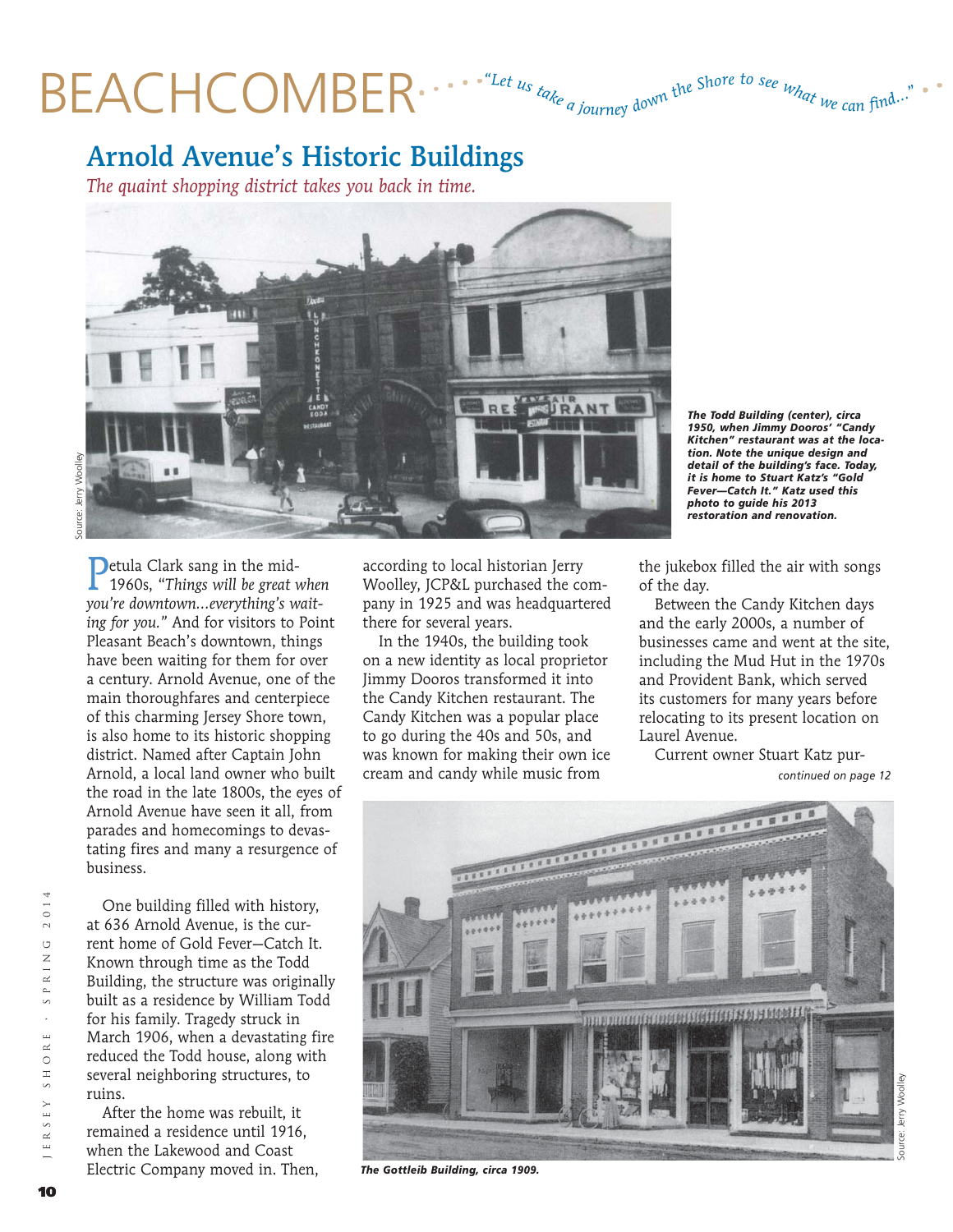

*The Todd Building, October 31, 2012, two days after Superstorm Sandy. Damage from the storm included cracked cement and Gold Fever's sign nearly blowing off the building.* 



*The Todd Building, January 2014, newly restored and renovated.*



*The Gottleib Building, 2014. Today, the building is home to two boutique stores, Recycled Fashion and Magnolia Lane.*